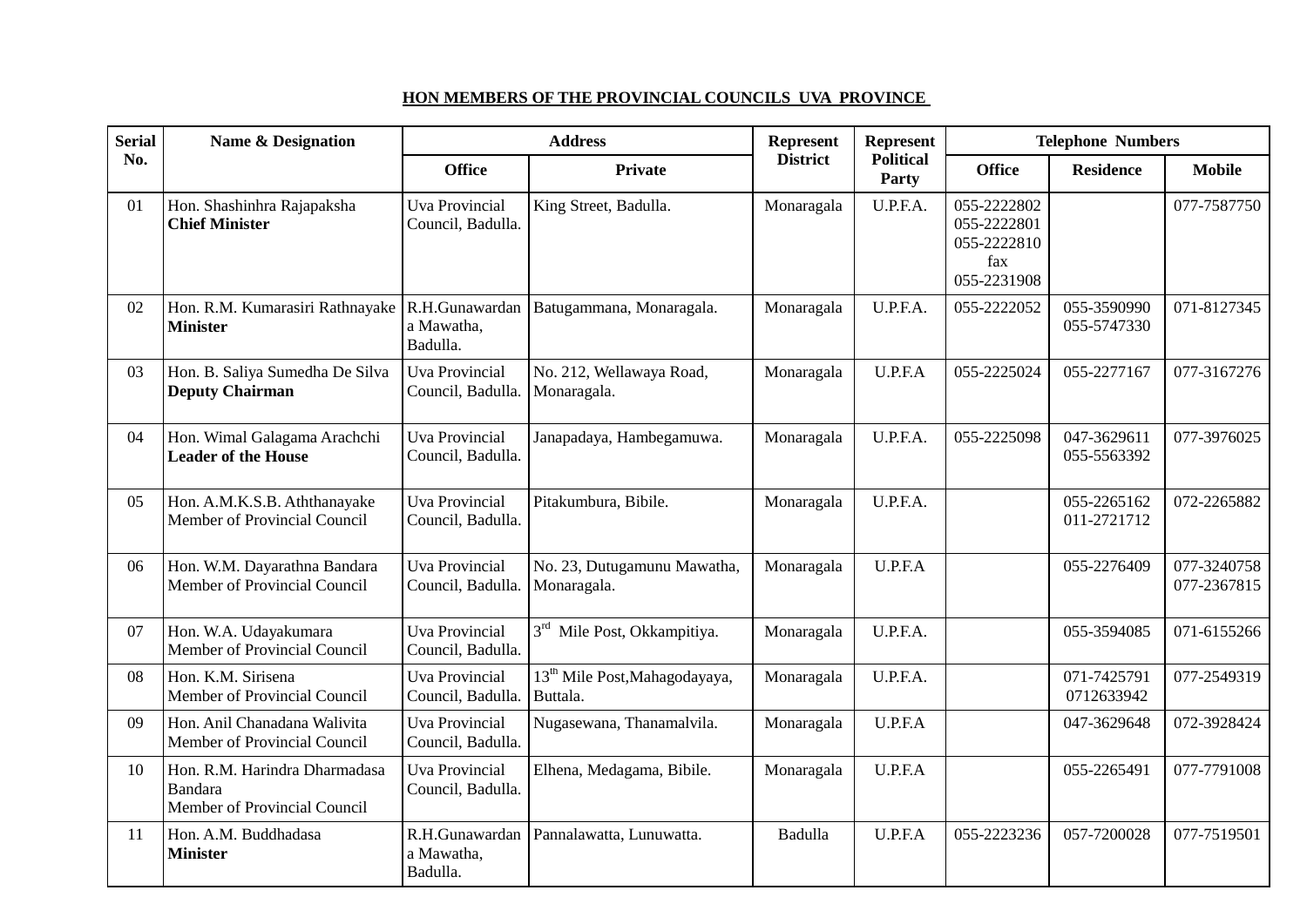| <b>Serial</b><br>No. | <b>Name &amp; Designation</b>                                                  | <b>Address</b>                             |                                                 | Represent<br><b>District</b> | <b>Represent</b><br><b>Political</b> | <b>Telephone Numbers</b>   |                                           |                                        |
|----------------------|--------------------------------------------------------------------------------|--------------------------------------------|-------------------------------------------------|------------------------------|--------------------------------------|----------------------------|-------------------------------------------|----------------------------------------|
|                      |                                                                                | <b>Office</b>                              | <b>Private</b>                                  |                              | Party                                | <b>Office</b>              | <b>Residence</b>                          | <b>Mobile</b>                          |
| 12                   | Hon. Anura Ravindra<br>Vidanagamage<br><b>Minister</b>                         | Rathwatte<br>Mawatha,<br>Badulla.          | No. 40, Mugunagama,<br>Gamudawa, Mahiyanganaya. | Badulla                      | U.P.F.A                              | 055-2222864<br>055-2231933 | 055-3591330<br>055-3553306<br>011-2589949 | 077-7764688                            |
| 13                   | Hon. Akalan Sendil Thondaman<br><b>Minister</b>                                | <b>Uva Provincial</b><br>Council, Badulla. | No. 184, Keppetipola Road,<br>Badulla.          | Badulla                      | U.P.F.A                              | 055-2222201                | 057-4930180                               | 071-7777797<br>077-7777797             |
| 14                   | Hon. (Mrs.) Hema Rathnayake<br>Chairperson                                     | Uva Provincial<br>Council, Badulla.        | No. 56, Bogahakumbura                           | Badulla                      | U.P.F.A                              | 055-2225023                | 0572280661                                | 071-4399924                            |
| 15                   | Hon. S.A.R. Bandusena<br><b>Government Wipe</b>                                | <b>Uva Provincial</b><br>Council, Badulla. | No. 18, Haputhale Road,<br>Keppetipola.         | Badulla                      | U.P.F.A                              | 055-2225099                | 057-2280039                               | 057-2280058 077-6516409                |
| 16                   | Hon. Manel Rathnayake<br>Member of Provincial Council                          | <b>Uva Provincial</b><br>Council, Badulla. | No. 87/2, Aluthwelagama,<br>Badulla.            | Badulla                      | U.P.F.A                              |                            |                                           | 055-2223330 077-7893076                |
| 17                   | Hon. J.M. Gunathilaka<br>Member of Provincial Council                          | <b>Uva Provincial</b><br>Council, Badulla. | No. 323/3, Badulla Road,<br>Bandarawela.        | Badulla                      | U.P.F.A                              |                            | 057-3539141                               | 057-2232070 071-8154426<br>077-9916200 |
| 18                   | Hon. D.M.S.W.K. Denipitiya<br>Member of Provincial Council                     | <b>Uva Provincial</b><br>Council, Badulla. | No. 224/5, Attalapitiya Road,<br>Bandarawela.   | Badulla                      | U.P.F.A                              |                            | 057-2223428<br>057-3586679                | 07-4830520<br>077-3279575              |
| 19                   | Hon. Ajith Deshapriya Nilame<br>Wickramarathne<br>Member of Provincial Council | <b>Uva Provincial</b><br>Council, Badulla. | No. 97, Mahiyangana Road,<br>Badulla.           | Badulla                      | U.P.F.A                              |                            |                                           | 055-2224017 071-8677179                |
| 20                   | Hon. M.H.Sumith Samayadasa<br>Member of Provincial Council                     | <b>Uva Provincial</b><br>Council, Badulla. | No. 75, Welimada Road,<br>Haputhale             | Badulla                      | U.P.F.A                              |                            | 057-2268544<br>057-2268650                | 011-2829355 072-2268701                |
| 21                   | Hon. Mahimal Munasinghe<br>Member of Provincial Council                        | <b>Uva Provincial</b><br>Council, Badulla. | No. 26/2, Judges Hill, Badulla.                 | Badulla                      | U.P.F.A                              |                            | 055-5733200                               | 071-8154418<br>071-9167776             |
| 22                   | Hon. Chamara Sampath<br>Dassanayake<br>Member of Provincial Council            | <b>Uva Provincial</b><br>Council, Badulla. | Ella Watta, Naulla, Demodara                    | Badulla                      | U.P.F.A                              |                            | 055-229449                                | 077-3435836                            |